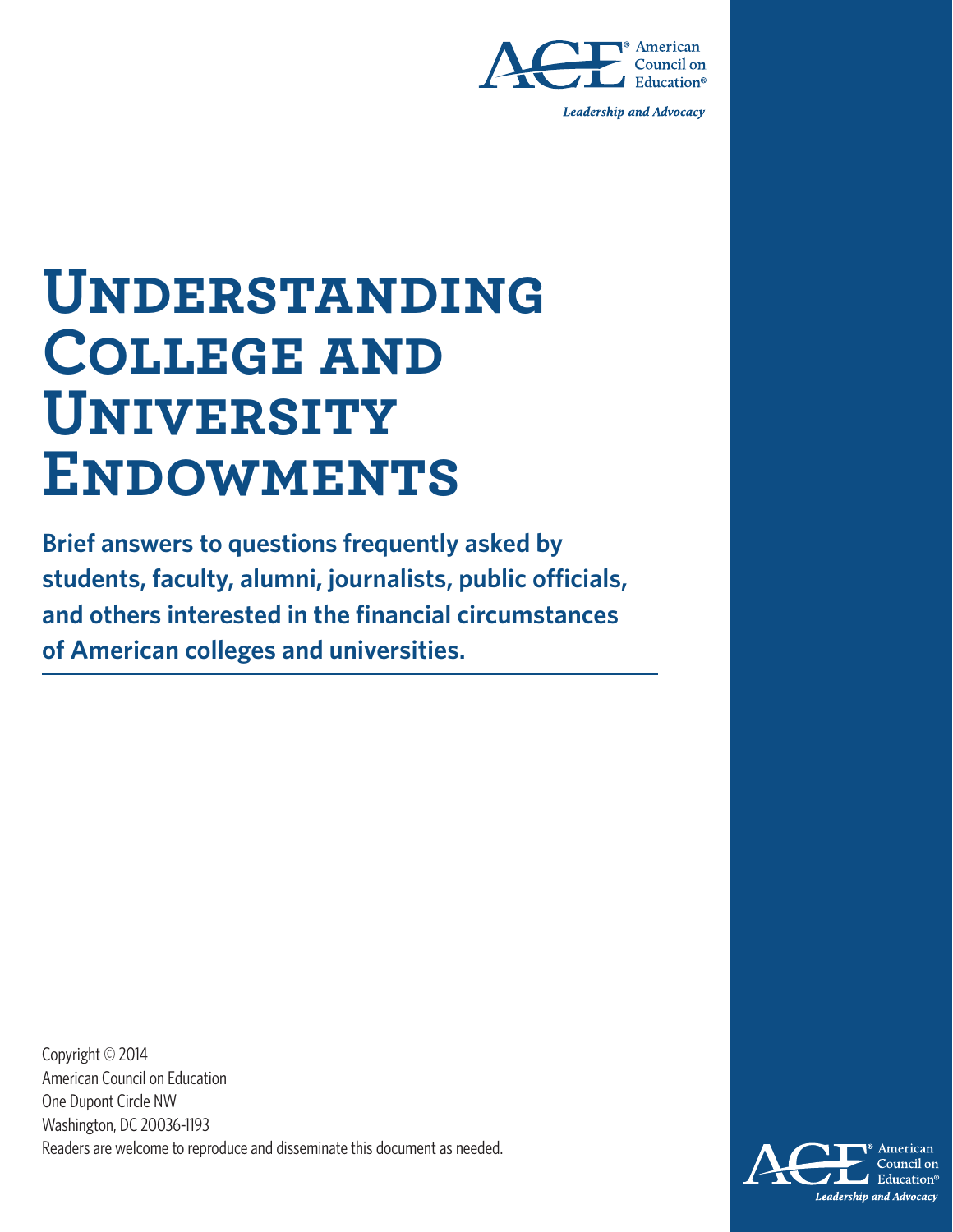## **WHAT DOES AN ENDOWMENT DO?**

An endowment links past, current, and future generations. It allows an institution to make commitments far into the future, knowing that resources to meet those commitments will continue to be available.

n endowment is an aggregation of assets invested by a college or university to<br>support its educational mission in perpetuity. An institution's endowment actual<br>comprises hundreds or thousands of individual endowments. An e support its educational mission in perpetuity. An institution's endowment actually comprises hundreds or thousands of individual endowments. An endowment allows donors to transfer their private dollars to public purposes with the assurance that their gifts will serve these purposes for as long as the institution continues to exist. An endowment represents a compact between a donor and an institution. It links past, current, and future generations. It also allows an institution to make commitments far into the future, knowing that resources to meet those commitments will continue to be available.

#### **Endowments serve institutions and the public by:**

- **Providing stability.** College and university revenues fluctuate over time with changes in enrollment (tuition), donor interest (gifts), and public (largely state and federal) support. Although endowment earnings also vary with changes in financial markets and investment strategies, most institutions follow prudent guidelines (spending rates) to buffer economic fluctuations that are intended to produce a relatively stable stream of income. Since endowment principal is not spent, the interest generated by endowment earnings supports institutional priorities year after year. This kind of stability is especially important for activities that cannot readily be started and stopped, or for which fluctuating levels of support could be costly or debilitating. Endowments frequently support student aid, faculty positions, innovative academic programs, medical research, and libraries.
- **Leveraging other sources of revenue.** In recent years, as the economy has been severely stressed, institutions have dramatically increased their own student aid expenditures, and endowments have enabled institutions to respond more fully to changing demographics and families' financial need. It is not surprising that the colleges and universities with the largest endowments are also the ones most likely to offer needblind admission (admitting students without regard to financial circumstances and then providing enough financial aid to enable those admitted to attend). An endowment also allows a college or university to provide a higher level of quality or service at a lower price than would otherwise be possible. This has been especially important in recent years, particularly for publicly supported institutions that have experienced significant cuts in state support. Without endowments or other private gifts, institutions would have had to cut back even further on their programs, levy even greater increases in their prices to students, and/or obtain additional public funding to maintain current programs at current prices.

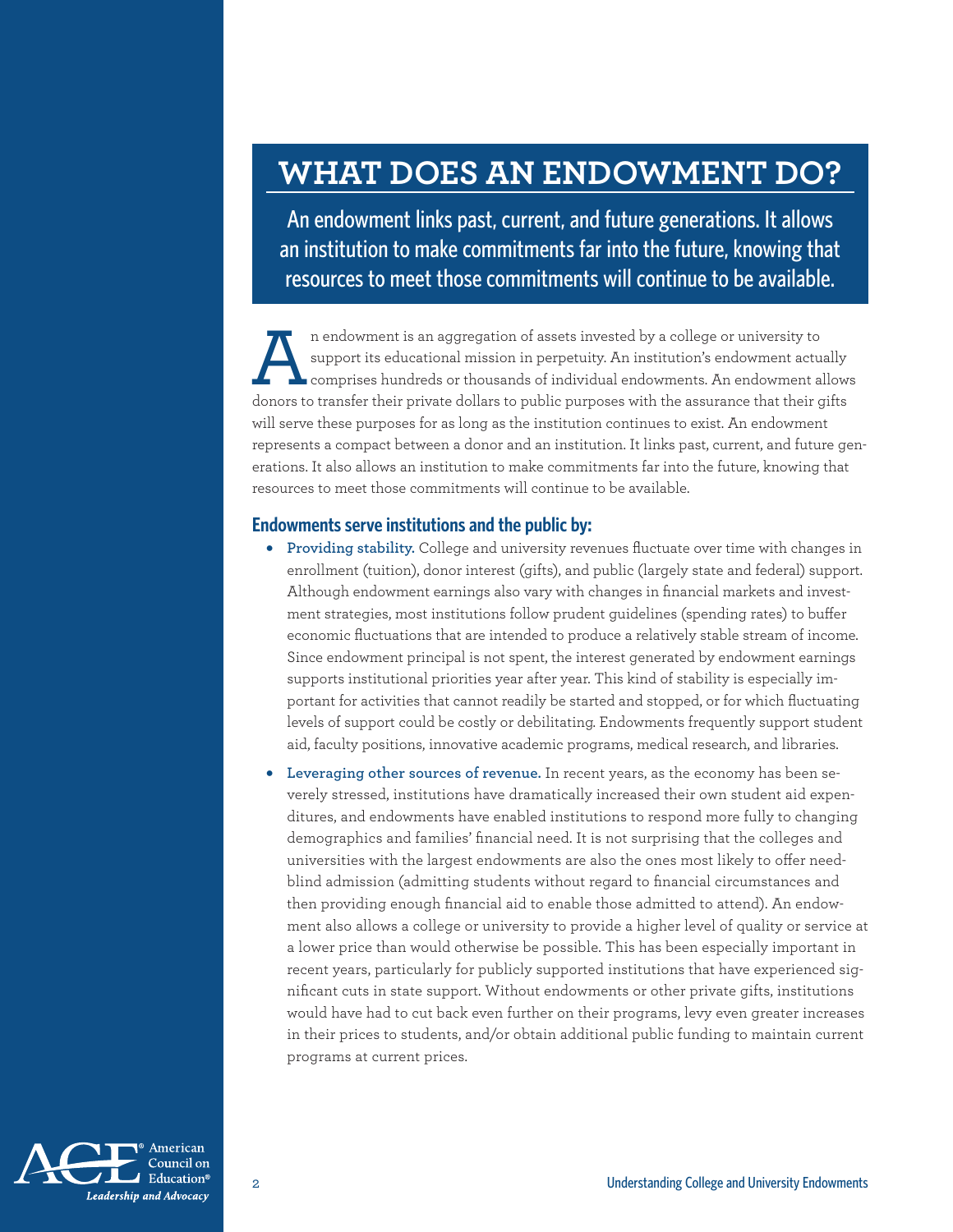- **Encouraging innovation and flexibility.** An endowment enables faculty and students to conduct innovative research, explore new academic fields, apply new technologies, and develop new teaching methods even if funding is not readily available from other sources, including tuition, gifts, or grants. Such innovation and flexibility has led to entirely new programs and to important discoveries in science, medicine, education, and other fields.
- **Allowing a longer time horizon.** Unlike gifts expended upon receipt, an endowed gift keeps giving over time. Endowed institutions can plan strategically to use a more reliable stream of earnings to strengthen and enhance the quality of their programs, even if many years will be required to achieve some of their goals. By making endowed gifts, alumni and others take responsibility for ensuring the long-term well-being of colleges and universities; their gifts help enable future generations of students to benefit from a higher quality of education and allow these institutions to make even greater contributions to the public good.

#### **Who has endowments and in what amounts?**

Although the concept of endowment originated in England in the fifteenth and sixteenth centuries, the development of endowments for institutions of higher education is a decidedly American phenomenon. For more than 300 years, endowments have supported American colleges and universities. Many other kinds of institutions in this country also maintain endowments, including churches, hospitals, museums, private secondary schools, and cultural and performing arts groups. Endowments are frequently described as if they were a single fund, when in fact, they are an aggregation of discrete funds, each with its own stipulations about the purposes for which it can be used. Especially at institutions with graduate and professional

Much of endowment spending is restricted by the donor to specific programs, departments, or schools for which particular endowed funds have been designated.

schools, the aggregate size of the institution's endowment may be misleading because much of the endowment income may not be available to support undergraduate programs.

While public attention focuses primarily on the relatively small number of colleges and universities with large endowments, most colleges and universities have only modest endowments or none at all. Although some public universities' endowments rank among the largest, most public institutions have only nominal endowments or none at all (although they may receive significant state subsidies, which typically are not available to private colleges and universities). As of fiscal year 2012, 53 percent of four- and two-year private nonprofit colleges and universities had endowments of less than \$10 million. The median endowment at private colleges and universities is roughly \$7.9 million, which at a typical spending rate of about 4 percent to 5 percent would support an annual expenditure of between \$316,000 and \$340,000. Of the nation's approximately 4,000 public and private nonprofit colleges and universities, only 657—or about 16 percent—had endowments over \$50 million. Only 62 institutions (1.6 percent of all colleges and universities) had endowments exceeding \$1 billion. Of these, 46 were private and 16 were public.

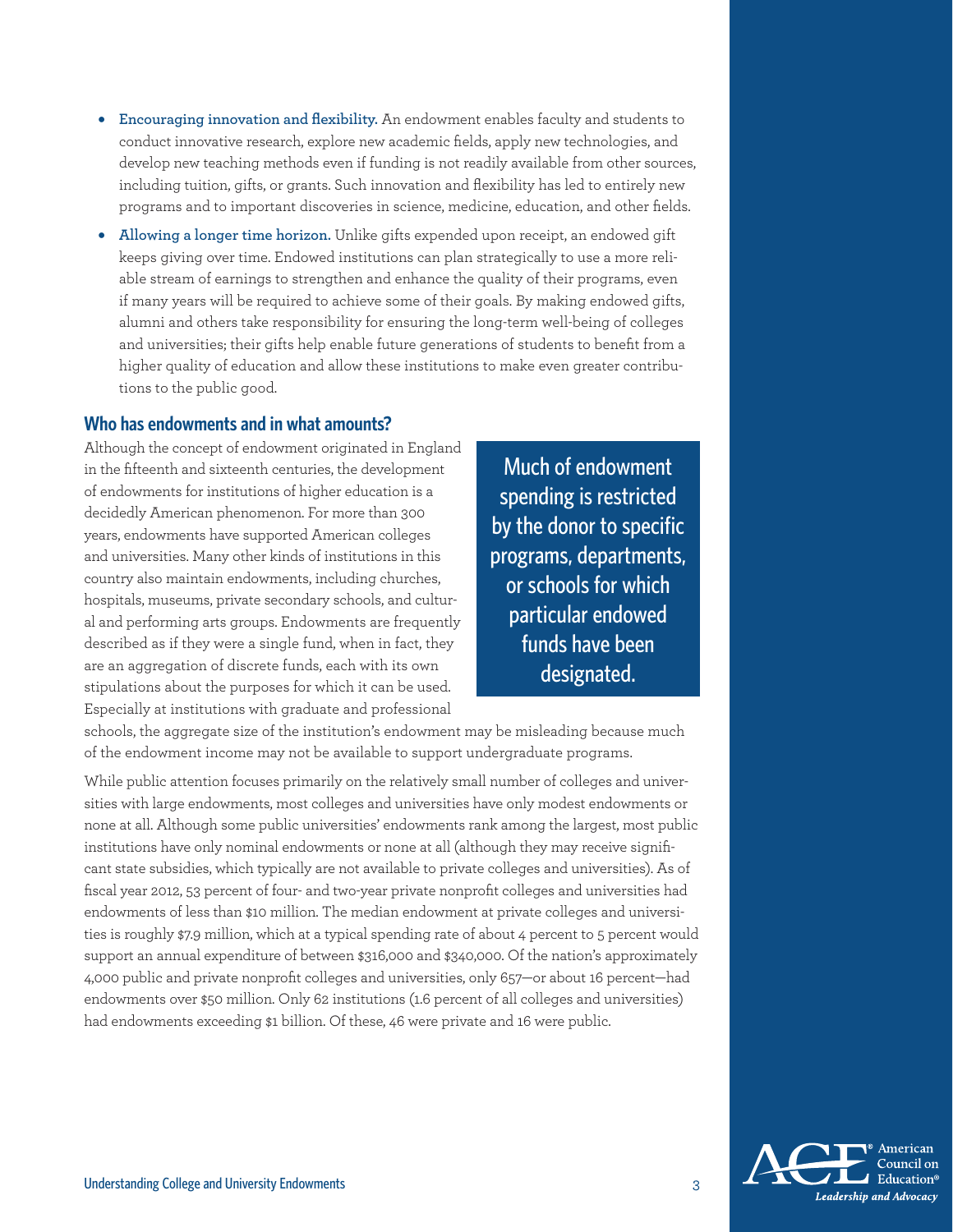Whatever its size, an endowment can provide critical support for current programs and the promise of consistent support into the future. But even the largest endowments can only supplement—not replace—annual funding from tuition, non-endowment gifts, federal grants, and, especially in the case of public institutions, state appropriations. Most institutions can cover only very modest fractions of their annual budgets with earnings from their endowments.

#### **How is an endowment created?**

An endowment typically includes funds given to an institution by donors who have stipulated as a condition of the gift that its principal may not be spent, and who expect that its value will increase over time through a responsible balance between expenditure and reinvestment of its earnings. In many cases, the donor restricts the income to one or several purposes; if so, the institution must spend the income for those purposes. In other cases, the institution is given discretion by the donor to select the educational purposes to be served, but it is still restricted to spending only the income.

### Most colleges and universities have only modest endowments or none at all.

Occasionally, colleges and universities receive gifts from donors who permit the spending of principal, but the institution's governing board decides for reasons of prudence and stability to treat the gift as an endowment. These may be referred to as "funds functioning as endowment." Institutions typically use these funds to meet long-term obligations that require increasing levels

of support year after year (such as professorships or scholarships). For example, a donor may contribute \$1 million to support a university's history department, but with no further stipulation as to how the money is to be spent. The university could decide to spend all \$1 million the following year to augment faculty salaries, support graduate students, conduct research, add library books, or perhaps make physical repairs to offices, classrooms, or laboratories. Each of these expenditures would address important needs, but at the end of that year there would be no funds remaining to sustain these spending levels or to help meet the many continuing needs of the department.

Alternatively, the university could invest the \$1 million so that its value would be preserved over time and its earnings year after year, in good times and bad, would be available to the department to meet its continuing commitments. At most colleges and universities, this investment would generate about \$40,000 to \$50,000 of spendable income each year (increasing annually at roughly the rate of inflation). If the university chooses to invest the gift, it will be "functioning as endowment." Among all higher education institutions, 88 percent of invested funds are reported as endowment and 12 percent are classified as quasi-endowed funds (funds functioning as endowments). While institutions retain some flexibility to re-designate funds that they have elected to use as endowment, they are legally obligated to adhere to the terms of gifts that have been contributed as endowment.

#### **How do institutions with endowments balance the present and the future?**

Endowments originated to establish a pact between generations: a promise from past and current donors to future students and faculty that the institution will sustain certain commitments over time. In the face of the international economic crisis following the financial collapse in 2008, most institutions made significant budget cuts, and in some cases, the difficult choice to temporarily increase their spending rate above normal levels in order to help moderate higher tuition increases, maintain or increase student aid, and support the quality

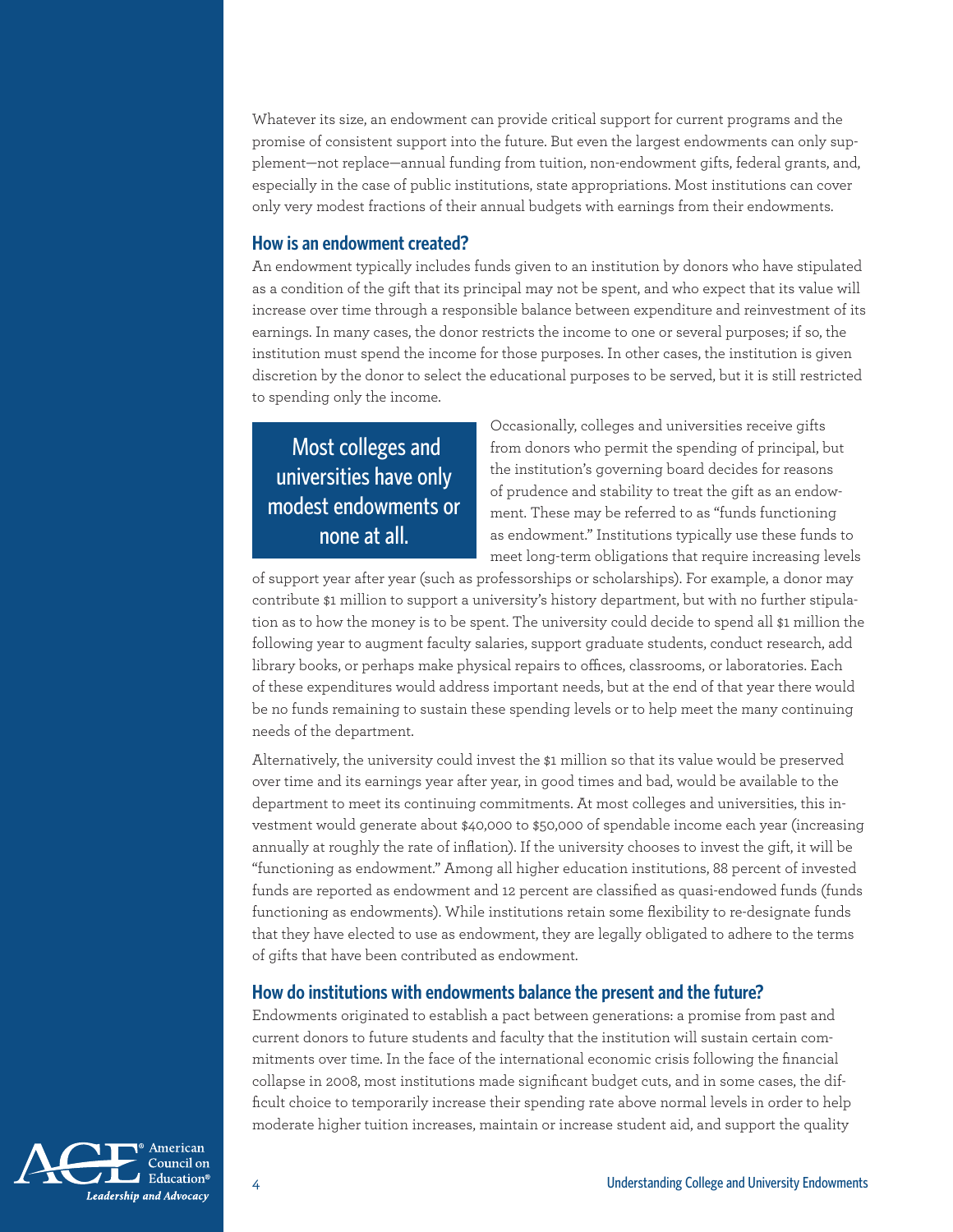of their programs. Similarly, the severe damage to facilities from recent tornados, earthquakes, and floods have cost institutions hundreds of millions of dollars, and given the inability of strapped governments to provide financial relief, some institutions temporarily increased their spending rate.

There is always a temptation to increase current spending to meet the very real needs of today's students and faculty. Institutional leaders understand that this generation could not be supported at today's level of quality if earlier generations had not had the discipline to sustain the purchasing power of their endowments. Similarly, future generations depend on the current one to balance the claims of the future against the claims of the present. In those instances where institutions temporarily increase their endowment spending rate, it is generally for a short period, and then the more conservative rate is reinstated.

Future generations depend on the current one to balance the claims of the future against the claims of the present.

As fiduciaries, trustees have a legal and moral obligation to donors, many long since deceased, who intended that their gifts would support not just one generation, but succeeding generations indefinitely. Many states have statutes, such as the Management of Institutional Funds Acts, that specifically require trustees to consider both the "long and short term needs of the institution" and its "present and anticipated financial requirements." To keep pace with the rising costs of education, research, and campus life, trustees must reinvest some of each year's earnings and add new gifts as well. Forty years ago, a donor wishing to endow a professorship at a major university could have done so with a gift of about \$700,000. That amount of principal in 1970 would have generated sufficient income to pay the salary of a distinguished professor. But if all of the income generated over the years by that principal had been spent, leaving only the original \$700,000, its earnings now would not come close to supporting a professor's salary.

To sustain the purchasing power of the endowment—so that a fund supporting a faculty position today will still be able to support a faculty position 20, 30, or even 50 years from now—institutions must divide each year's earnings between dollars that are spent immediately and dollars that are added to principal to preserve its value for the future. The trustees of many colleges and universities have established spending rates under which their institutions spend endowment earnings each year equal to about 4 to 5 percent of the value of their endowment. If the institution achieves a total return of 7 to 8 percent, and can expect inflation of 2 to 3 percent, it can reinvest the 1 to 2 percent it does not spend to cover inflationary increases in costs. Because of the labor-intensive nature of the educational process, the increasing costs of laboratories, libraries, and new technologies, and the growing demand for institutional sources of student aid, college

To sustain the purchasing power of the endowment, institutions must divide each year's earnings between dollars that are spent immediately and dollars that are added to the principal to preserve its value for the future.

and university costs can be expected to rise faster than the Consumer Price Index (CPI) by at least a percentage point or two. At current CPI levels, a 1 to 2 percent real (inflation-adjusted)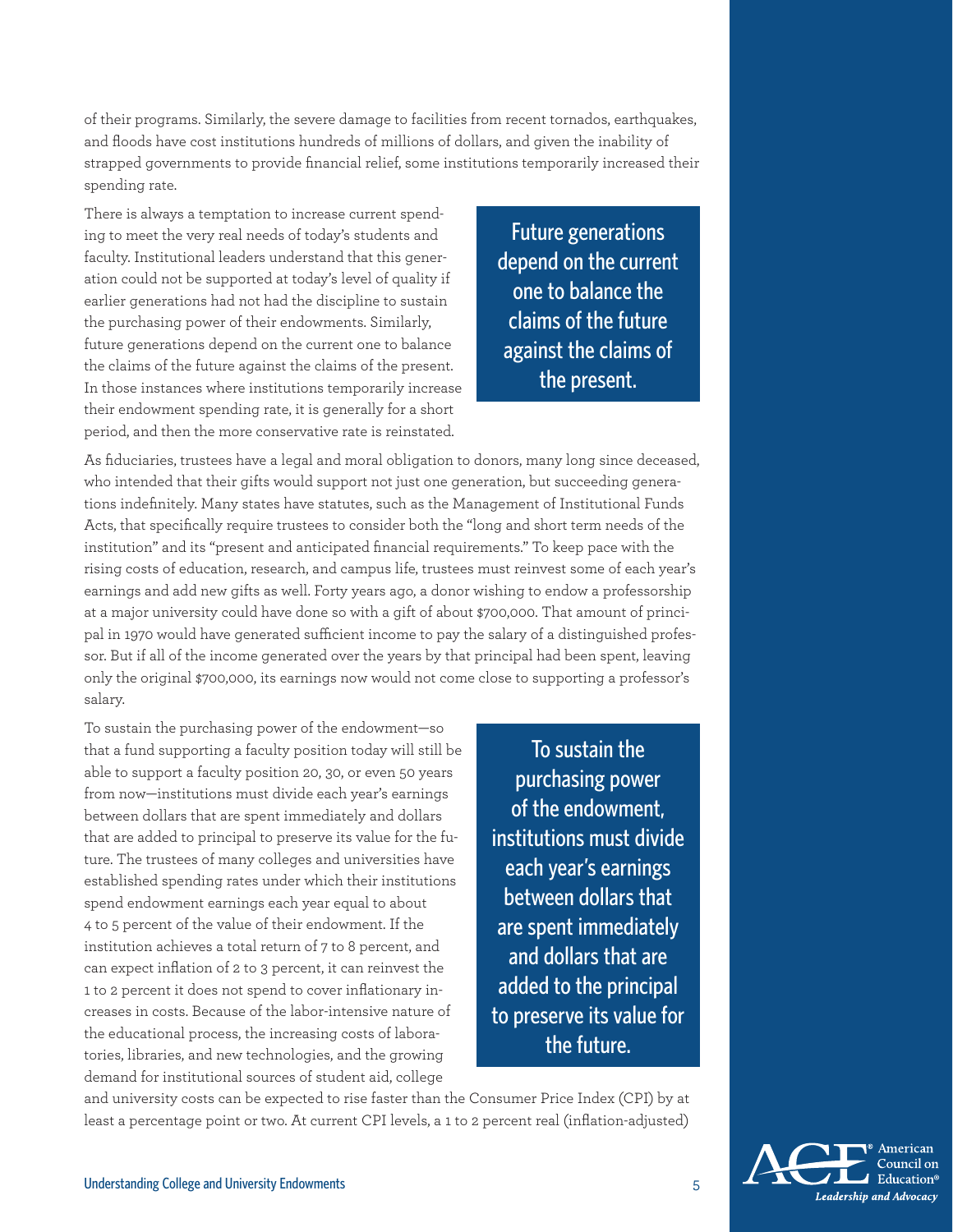increase in the value of the endowment each year through reinvestment should keep pace with increases in the institution's costs, although this level of reinvestment may not be sufficient for the endowment to support new initiatives or substantial improvements in quality without the addition of new gifts. And as we have seen in the past two decades, including the financial collapse of 2008, sustaining average returns of at least 1 to 2 percent has not always been possible.

In the exceptionally strong financial markets of the 1990s, many endowments achieved returns higher than 9 to 10 percent. While this led some institutions to adopt spending rates higher than 4 percent, others chose an alternative strategy of making periodic upward adjustments in the amounts spent without changing their basic policies. This strategy allowed institutions to apply some of the unusually high earnings of those years to current needs while recognizing the period's rates of return were not likely to continue indefinitely. In other words, students and faculty benefited from higher spending levels than otherwise would have been the case, but some of the strong earnings of those years were held in reserve. The wisdom of this strategy was illustrated in the latter years of this century's first decade, when the financial markets were far weaker and average returns were far lower than the traditional 9 percent to 10 percent target.

To appreciate the importance of preserving the long-term strength of endowments, it is useful to compare the period of 1990 to 1999 with 2002 to 2012:

In the year ending June 30, 1999, the average return for all college and university endowments was 11 percent. The 10-year average, from 1990 through 1999, was 12.9 percent, and while some years were significantly higher, the average returns were only 7.4 percent in 1991 and 3.0 percent in 1994.

Since 2002, there have been significant fluctuations in average endowment returns, including four years of negative annual average returns in 2002 (-6.2 percent), 2008 (-3.0 percent), 2009 (-18.7 percent), 2012 (-0.3 percent).

In the fiscal year ending June 30, 2013, the average return of all college and university endowments was 11.7 percent. The 10-year average, from 2003 through 2013, was 7.1 percent.

Every year, some endowments significantly outperform the averages, while others lag behind or may even lose value, depending on their particular investments. Just like families, institutions need reserves to protect against unexpected expenses. Reserves protect against future economic downturns or declines in enrollment, donations, or government support, and to pay for unanticipated costs, such as repairs or renovations to comply with new safety standards or to recover from natural disasters, such as floods or earthquakes. Funds functioning as endowment and other capital funds permit an institution to cover its deficits and pay its bills without having to take hasty actions that might seriously damage its quality or its financial capacity. When institutions do have to spend principal, they reduce the size of their reserve and the future income that their investments will be able to generate. This, in turn, reduces the stream of steady, reliable income that will be available to make future commitments and enhance the quality of their programs. The challenge is to find an appropriate balance: not being so cautious that important current needs are unmet, but being cautious enough so that the institution is prepared to weather serious reversals in the national economy.

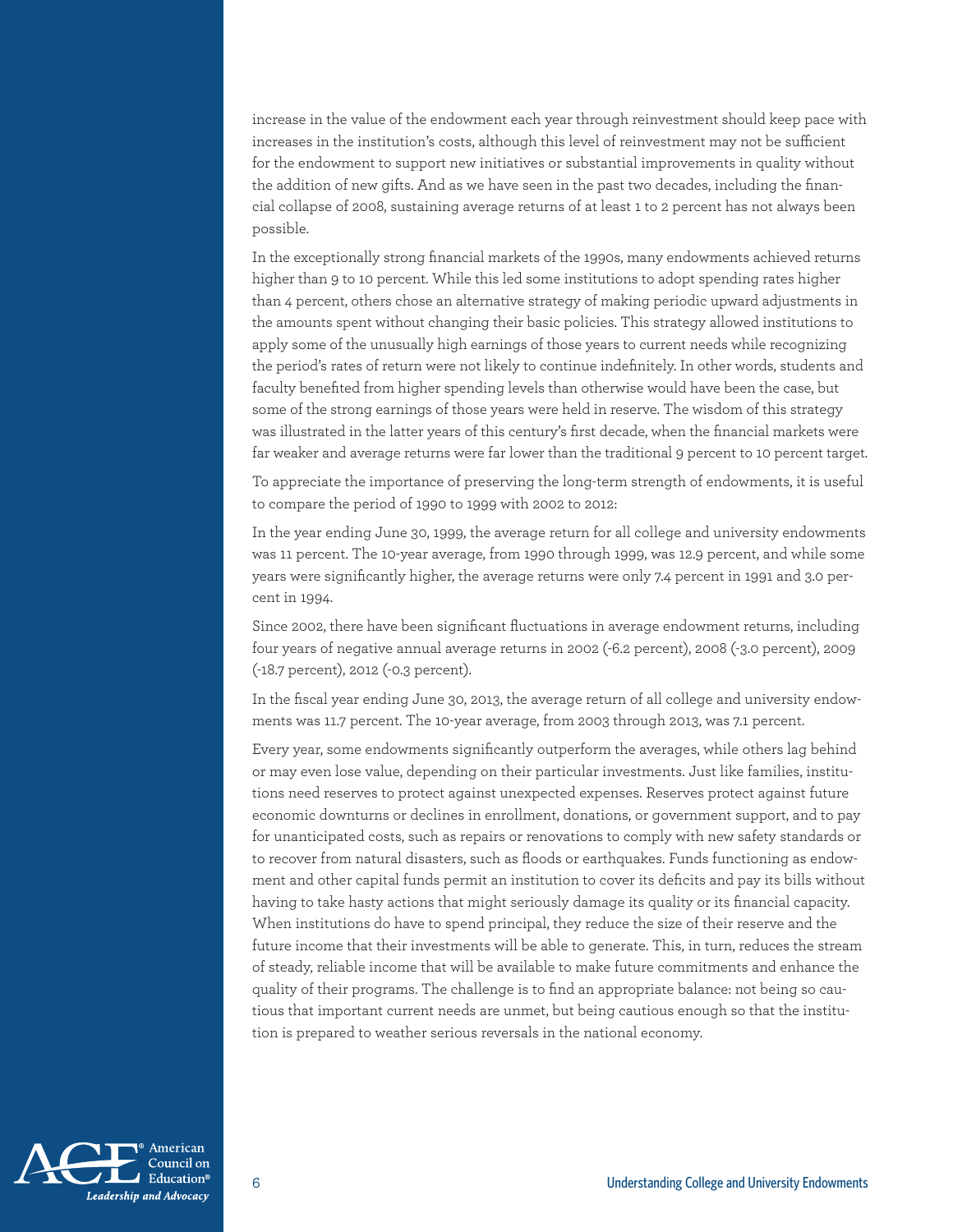#### **How are endowments invested?**

Before the twentieth century, real estate was a primary endowment asset for educational institutions. Today's endowments are invested most heavily in commodities, natural resources, private equity, and other illiquid assets. One of the most important responsibilities of trustees is to oversee the management and allocation of the institution's assets. Trustees are legally obligated to be prudent in their investment management, but they also should make every effort to achieve as substantial a return as prudence will allow. As the investment world has become more sophisticated in recent years, such nontraditional investments as commercial real estate, venture capital, foreign securities, and other kinds of funds have received increased attention. A 2013 study by the National Association of College and University Business Officers (NACUBO) and Commonfund Institute found that whereas the average institution had invested 95.3 percent of its endowment in traditional stocks, bonds, and cash in 1990, by 2013 this percentage had declined to 47 percent, with 20 percent in marketable alternatives (hedge funds), 12 percent in private equity, 7 percent in non-campus real estate, 5 percent in natural resources (oil, gas, etc.), and 9 percent in other investments. For educational and many other charitable institutions, most endowment investments yield earnings that are exempt from taxation. This exemption dates back to the earliest days of the income tax in this country, and recognizes the public purposes that are served by these institutions. Because of this exemption, donors know that institutions will be able to use all of the earnings on their gifts to support the purposes the donors wish to serve. The tax exemption on endowment earnings is an important way in which society contributes to the support of American higher education.

#### **How are endowments managed?**

Each institution adopts its own strategies and rules to maximize its endowment's capacity to support both current spending and future needs. Some institutions manage their endowments with their own staff; others rely on their trustees; others contract with professional managers; and others use a combination of approaches. Some institutions seek to maximize income, while others focus on total return (defined as income plus capital appreciation). Many adopt formal spending rules that seek: (1) to ensure a growing stream of revenues from the endowment to support each year's expenditures; (2) to ensure sufficient reinvestment so that the value of the endowment is maintained relative to rising costs over time; and (3) to permit greater predictability in budgeting by smoothing out year-by-year fluctuations in earnings. To meet this third objective, an institution might call for spending a somewhat smaller fraction of earnings during favorable periods so that somewhat larger fractions can be spent during leaner times. For many institutions, this strategy has proven to be preferable to expanding the institution's budget in response to higher returns, only to have to make substantial spending cuts in a later year to accommodate a more typical—or an unusually low—level of income.

Spending rules are the planning mechanism through which institutions seek to deliver a maximum quantity and quality of educational services today without eroding their capacity to support equivalent educational services in the future.

#### **How are endowments used?**

For private—and increasingly for public—colleges and universities, endowments provide stability, flexibility, and a degree of confidence for the future. They enable institutions to aim higher and to achieve their educational and charitable purposes more effectively. These benefits—to the institutions and to those they serve—justify the effort necessary to build and maintain endowments. For students, their families, and society generally, endowments allow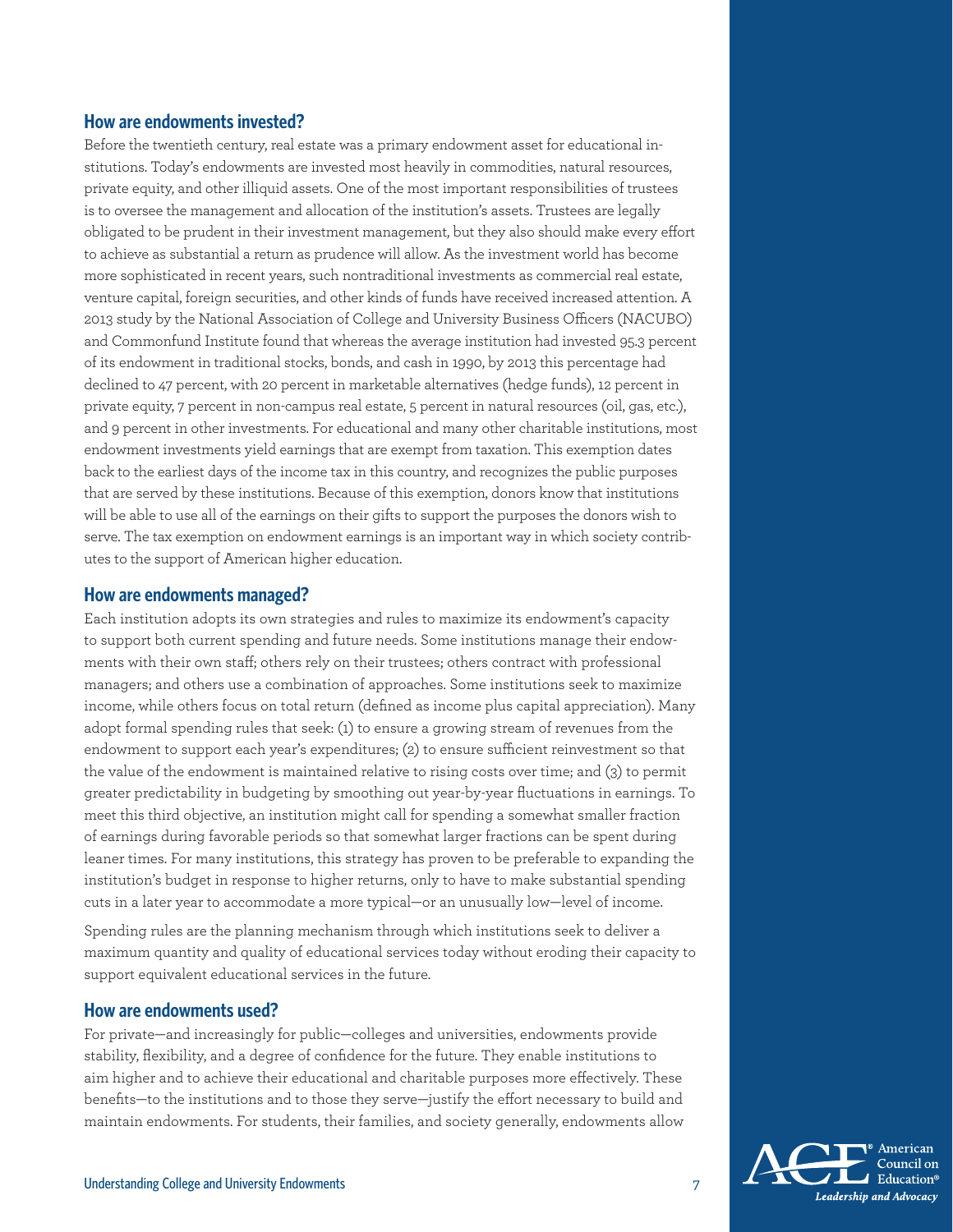institutions to deliver greater value, and attain a higher level of quality, than would otherwise be possible in their teaching and research. The reliable long-term support from an endowment

For private—and increasingly for public—colleges and universities, endowments are used to support student financial aid, teaching, research and innovation, public service, and other campus activities.

enables institutions to increase student aid, make commitments to senior faculty, initiate pioneering research, develop stronger teaching programs, invest in new technologies, and maintain their libraries, laboratories, and other physical assets. Even in difficult financial times, an endowment can sustain an institution's teaching and research and allow it to provide essential support to its faculty and students.

Endowments also allow institutions to engage in longrange planning with confidence that they will have the resources necessary to complete their most important projects. Institutions need long time horizons to make capital improvements, build strengths in emerging academic fields, and adapt to the changing needs and interests of their students and the broader society. Finally, endowments stimulate contributions from donors who want to be sure that their gifts will benefit an institution's

educational purposes in perpetuity. This charitable impulse to commit private dollars to the unceasing support of valued public purposes continues to create and strengthen endowments for the benefit of this and future generations.

#### **Why do institutions with large endowments keep increasing tuition?**

Institutions with endowments use them, along with other resources, to offer programs of greater quality than either the endowed funds or the institution's other resources could support by themselves. In many cases, donors explicitly direct their gifts toward expenditures that expand or enhance the institution's programs, and may even make the institution more expensive to operate. It is not uncommon for a donor to pay for the construction of a building but not for its maintenance or operation, or to seek assurance that the institution will not substitute endowment dollars for other funds. Even at the best-endowed institutions, endowment income represents only a small fraction of the overall operating budget. Tuition plays an important role in meeting other costs. At the same time, endowments help institutions provide financial aid to students who cannot afford full tuition. If institutions spent additional endowment earnings or principal rather than increasing tuition (thereby depleting the purchasing power of the endowment over time), tuition would have to rise more sharply in the future as endowment earnings declined, and there would be less funding available for financial aid.

#### **Why do institutions conduct campaigns to increase an endowment rather than raise funds for immediate needs, such as student aid or building renovations?**

Most institutions do both. They raise annual funds to help meet immediate needs, but they also raise endowment to help meet these kinds of needs—and other needs—in the future. Endowed institutions meet the needs of today with earnings from endowed funds they were given in the past, and the endowed funds they raise now will help ensure that they can continue to educate students and support faculty research even when government budgets are tight or economic downturns reduce annual voluntary contributions.

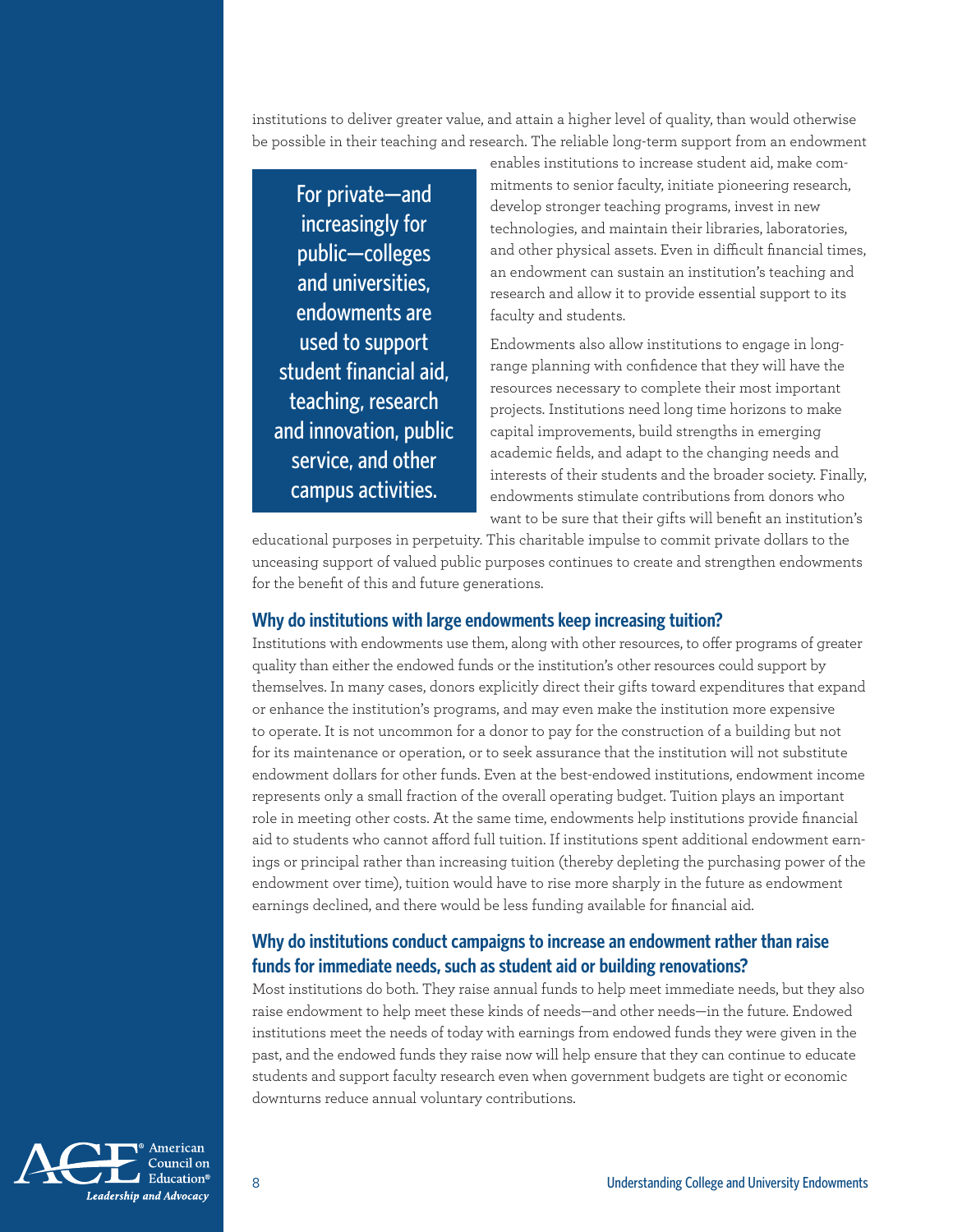# **Questions & Answers**

#### **Why should a donor give to a college or university with a large endowment, as opposed to a charity in greater need of funds?**

Most colleges and universities hope that donors will do both. These institutions typically encourage students—and in some cases alumni and others—to participate in community service. But with the costs of high-quality education and research growing rapidly as colleges and universities expand financial aid programs to support students, pursue the very best faculty, adopt new technologies, and try to keep pace with the expansion of knowledge, these institutions also need additional resources if they are to serve their public purposes effectively and remain world leaders in their fields. As centers of learning, these institutions preserve the experience and wisdom of the past while also shaping the future by expanding human understanding and preparing the leaders of each generation.

#### **Why shouldn't colleges and universities be required to spend a minimum amount from their endowments each year, much as foundations are required to meet minimum payout standards?**

Foundations and universities are very different kinds of institutions. In the case of a foundation, the public has an interest in ensuring that, in return for the tax advantages granted to the donor, the foundation is adequately serving its charitable purposes, and the most effective way to ensure this may be through a minimum payout requirement. By contrast, funds donated to college and university endowments are given for the express purpose of supporting designated educational or scholarly activities over a long period of time. There are many constituencies that play a role in ensuring that these dollars are spent for their intended purposes, including students, faculty, alumni, local residents, and government agencies. If anything, the pressures on colleges and universities push in the direction of spending more of the endowment's earnings on current purposes, to the potential detriment of sustaining the purchasing power of the endowment for a future in which the costs of high-quality education and research are likely to be even greater than they are now.

#### **Size**

- Most public colleges and universities have no substantial endowments.
- 54 percent of private institutions have endowments of less than \$10 million.
- The median endowment at private colleges and universities is roughly \$7.9 million, which at a typical spending rate would support an annual expenditure of annual expenditure of between \$316,000 and \$340,000.
- Of the nation's 4,000 public and private nonprofit two- and four-year colleges and universities, only 657—about 16 percent—have endowments over \$50 million.
- Of the 62 institutions with endowments exceeding \$1 billion, 46 are private and 16 are public (as of fiscal year 2012). Of the 100 largest endowments, roughly 31 were at public universities.
- In addition to colleges and universities, other institutions with endowments include churches, hospitals, museums, private secondary schools, and performing arts groups.

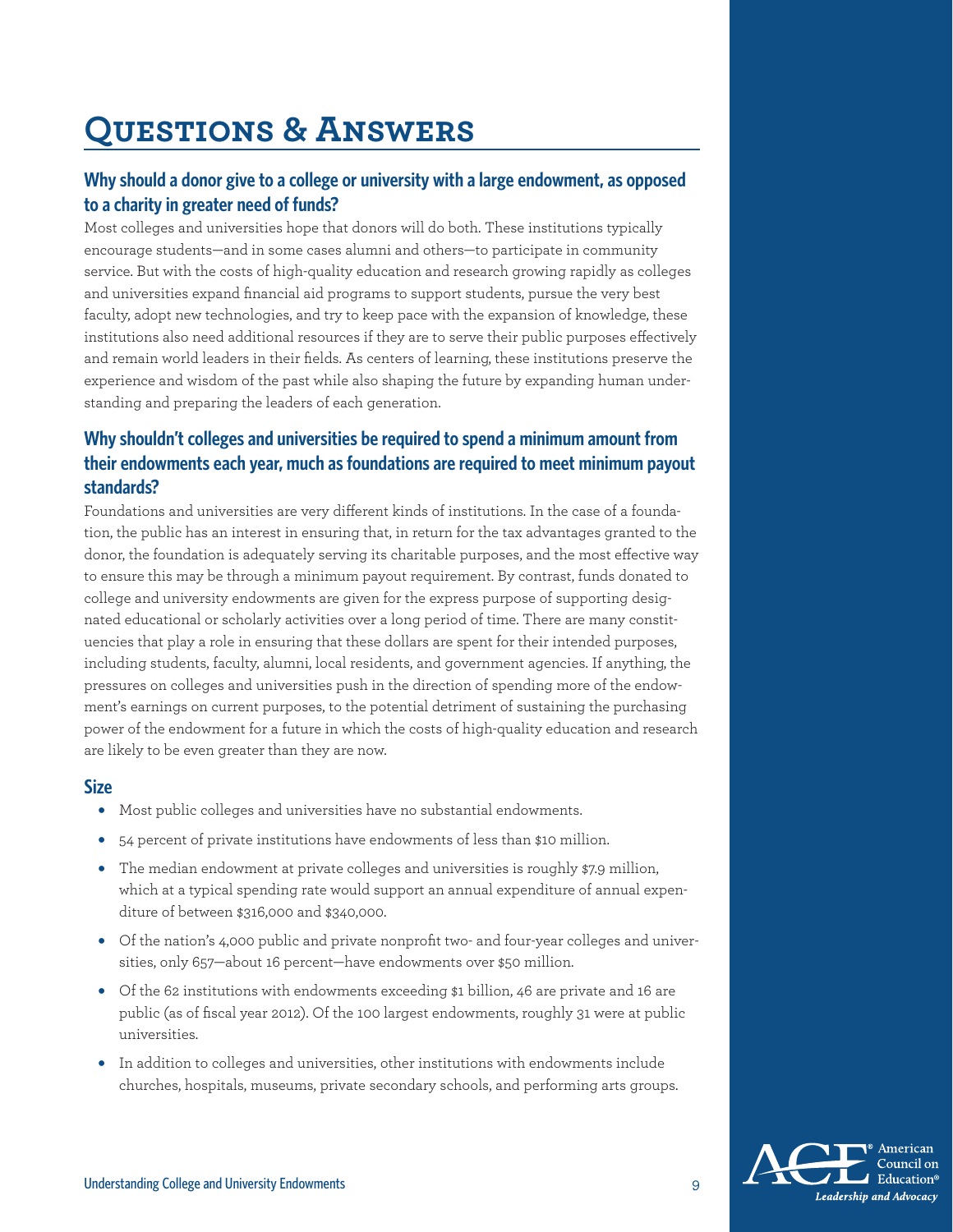#### **Composition**

- An endowment typically includes many different funds.
- Some funds are given with the stipulation that principal shall never be spent. In many of these cases, the donor restricts the income to one or several purposes, programs, or departments. Especially at research universities, a significant fraction of the endowment may not be available to support undergraduate programs.
- In other cases, the institution can select the educational purposes the gift will serve, but it can still only spend income.
- Sometimes donors permit the spending of principal, but the institution decides to treat the gift as endowment so it can continue to yield income in support of long-term obligations. These are called "funds functioning as endowment."
- Among all higher education institutions, 88 percent of invested funds are reported as endowment and 12 percent as quasi-endowment.

# **Endowment Fact Sheet**

#### **Spending Rules**

- Most college and university governing boards adopt endowment spending policies that are designed to maintain a smooth spending course while achieving intergenerational equity. The principle of intergenerational equity ensures that future generations of students and faculty receive at least the same level of support from an institution's endowment as the current generation enjoys. Typical spending policies aim to prevent weak investment returns from forcing commensurate decreases in spending. When investment returns are robust, spending rules help to ensure that any increased spending can be sustained into the future. Thus, a "smoothing" rule determines spending based on the multi-year value of an endowment that promotes consistent funding over time to ensure sustained academic quality and support for students.
- Institutions, on average, seek endowment growth of at least 8 percent a year (dividends plus appreciation) to keep up with inflation, cover investment management costs, and approach a 5 percent spending rate.
- Different assumptions about the long-term rates of increase in costs or in the value of the endowment might yield a different rule. In periods with consistently strong financial markets, institutions may go beyond their rules and make additional upward adjustments in their spending of endowment income, while also creating additional reserves for those years when markets fall short of their long-term targets.
- Over the past decade, the average return for college and university endowments was 7.1 percent; in 2009, the average return was -18.7 percent. In 2013, the average one-year return was 11.7 percent.
- Over the past decade, the average spending rate for college and university endowments was 4.5 percent; In 2010 and 2011, the institutions with the largest endowments (above \$500 million) spent over 5 percent each year; in 2013 the average spending rate was 4.4 percent.

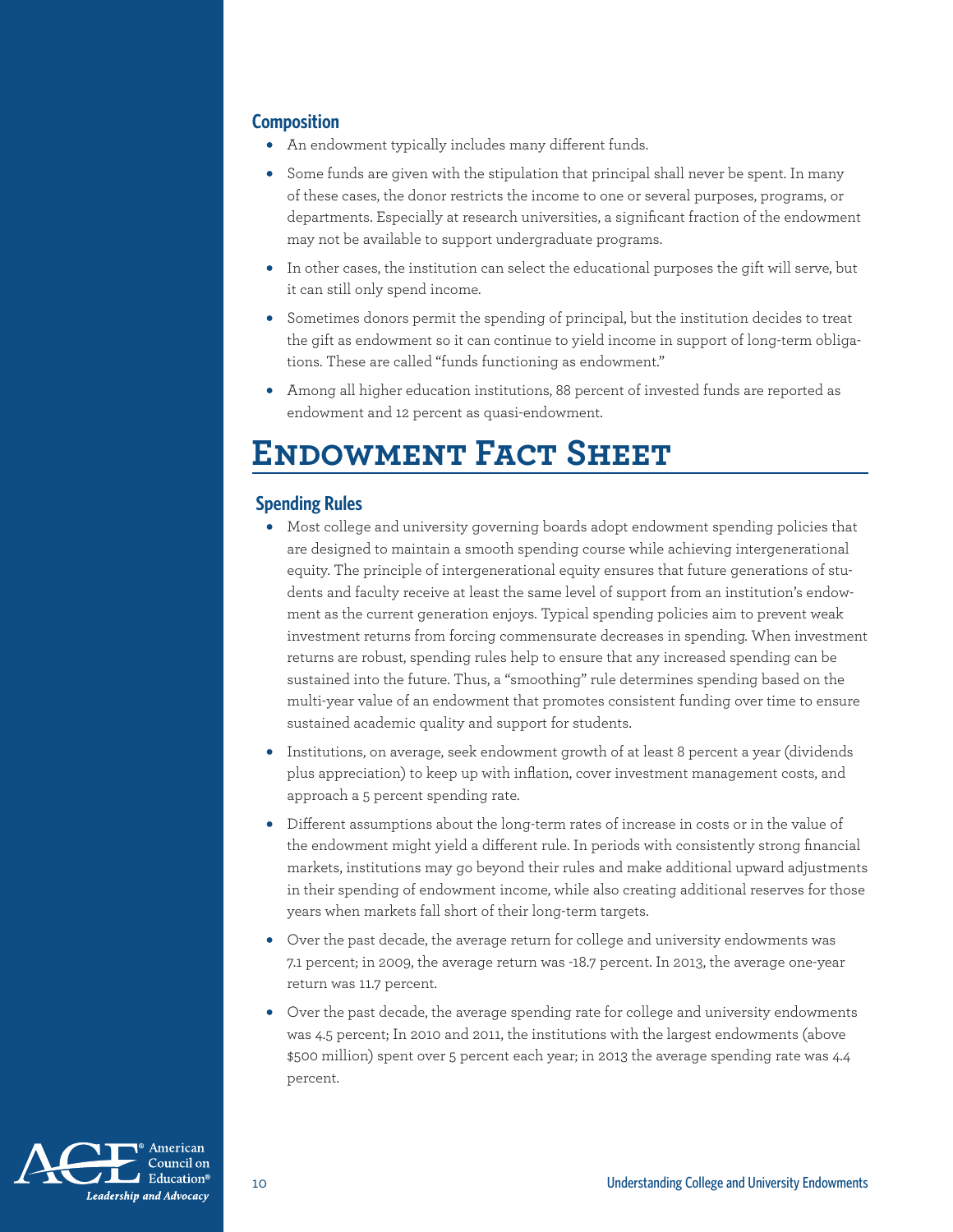#### **Benefits to Society**

- Endowments allow institutions to deliver greater value and attain higher levels of quality than would otherwise be possible.
- Reliable long-term support from an endowment enables institutions to increase student aid, make commitments to senior faculty, initiate pioneering research, develop stronger teaching programs, invest in new technologies, and maintain their libraries, laboratories, and other physical assets.
- Even in difficult financial times, endowments can sustain institutions' teaching and research and allow them to provide essential support for faculty and students.
- Endowments also allow institutions to engage in long-range planning with confidence that they will have the resources necessary to complete their most important projects.
- Institutions need long time horizons to make capital improvements, build strengths in emerging academic fields, and adapt to the changing needs and interests of their students and the broader society.